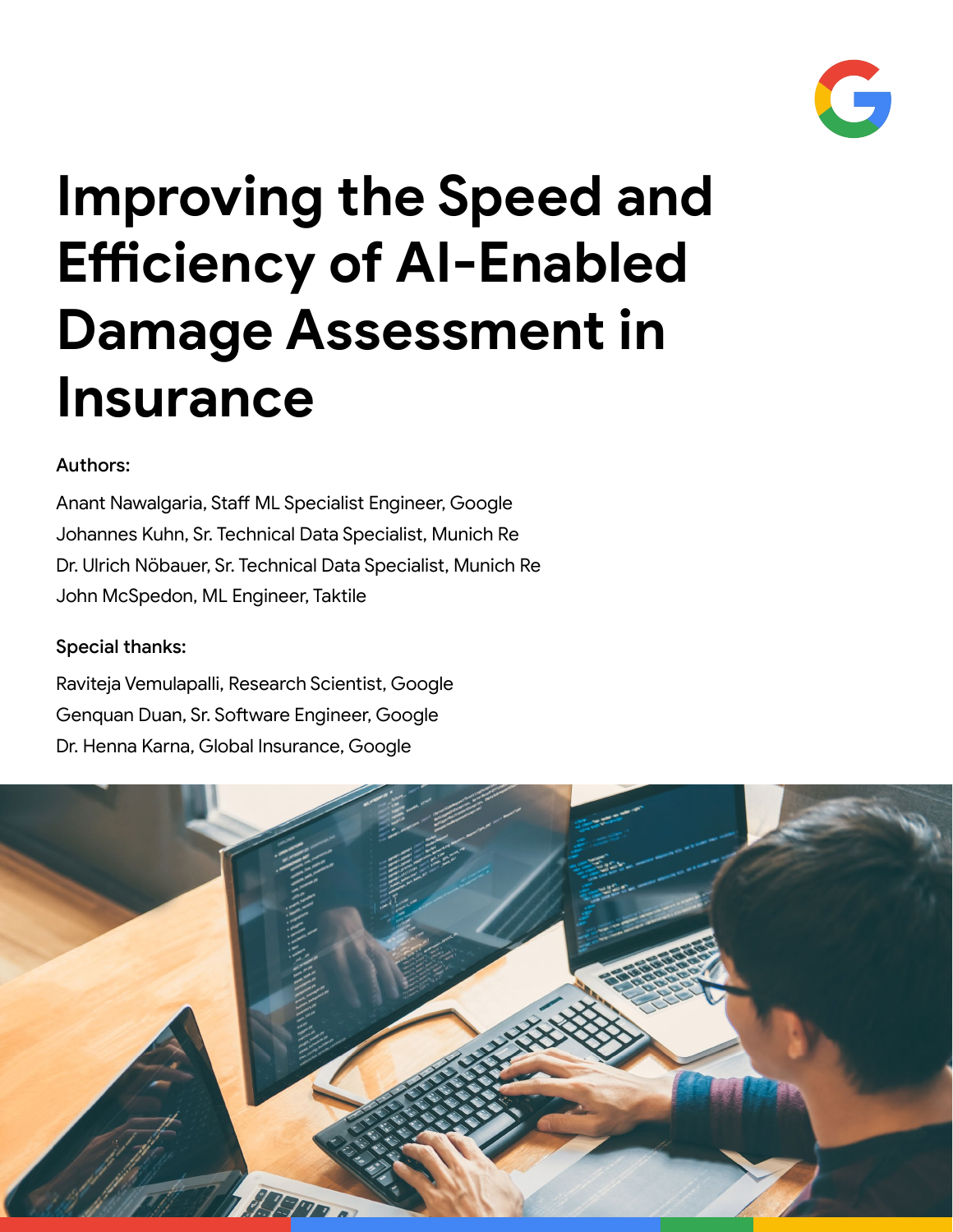# **Executive Summary**

The combination of high-resolution aerial imaging and artificial intelligence has practical applications for multiple use cases, such as manufacturing defects detection, environmental impact studies and planning, urban vegetation mapping, and precision agriculture. Now, as major natural disasters have increased, the insurance industry is using aerial imagery and AI for damage assessment. This is part of an expanded focus on post-event analysis that uses data, AI, and analytics to understand risk mitigation. Aerial imagery and AI can help address varying spectral bands of resolutions and other factors that the human eye cannot easily connect.

For example, Munich Re has developed a suite of tools and products to help insurers and their customers after a disaster like a hurricane or tornadoes. These products use AI to detect and assess roof damage from high-resolution aerial imagery captured shortly after the event. Because of the potential high impact of these models, Munich Re is constantly working on optimizing their predictions. Also, while current visual model training processes deliver high accuracy, they also require a great deal of human labeling, and iterations can be costly and lengthy.

**A method of machine learning (ML) called semi-supervised learning (SSL - specifically Semi-Supervised Semantic Segmentation with Cross-Consistency Training) has demonstrated it can reduce the cost of vision model training by 50%. By using Google Cloud TPUs(TPU V3-32) for semi-supervised learning training it is possible to reduce the training time by 92% and reduce the cost of model training by 33% for Munich Re's use case.** SSL learns the features on unlabeled data and then learns the real model on features extracted from the labeled data. Selecting this ML method also has sustainability implications, as reductions in compute consumption can be directly translated into carbon footprint reductions for the company's Environmental Sustainability Goals.

This paper explains how Munich Re, Google, and Taktile engineers explored and evaluated different SSL approaches and investigated using them on Google Cloud Tensor Processing Units (TPUs). It also provides evidence of how Google Cloud Visual Inspection AI allows almost anyone, even resources with very rudimentary ML expertise to get accurate results in hours, instead of months. Its trade-off is that at this point of time, the model is a blackbox, which can be used but not manually fine-tuned/customized outside the service. Finally, it gives an example of how the Taktile Platform can be used to embed the outputs of ML models, such as Munich Re's damage assessment models, in critical business decision processes. An example would be whether a claim can instantly be settled or whether a claims adjuster must be sent to the scene.

It's important to note that companies like Munich Re (due to sensitive data) are often bound by local and regional legal frameworks that govern cloud usage. These constraints can prevent the full potential of cloud technology being used in digital transformation or machine learning modeling projects. Therefore, Google Cloud is launching a **Sovereign Cloud** solution, which is designed to meet the requirements for security, privacy, and digital sovereignty in Europe, without compromising on functionality or innovation. Such a solution will be very useful for use cases like those described in this paper.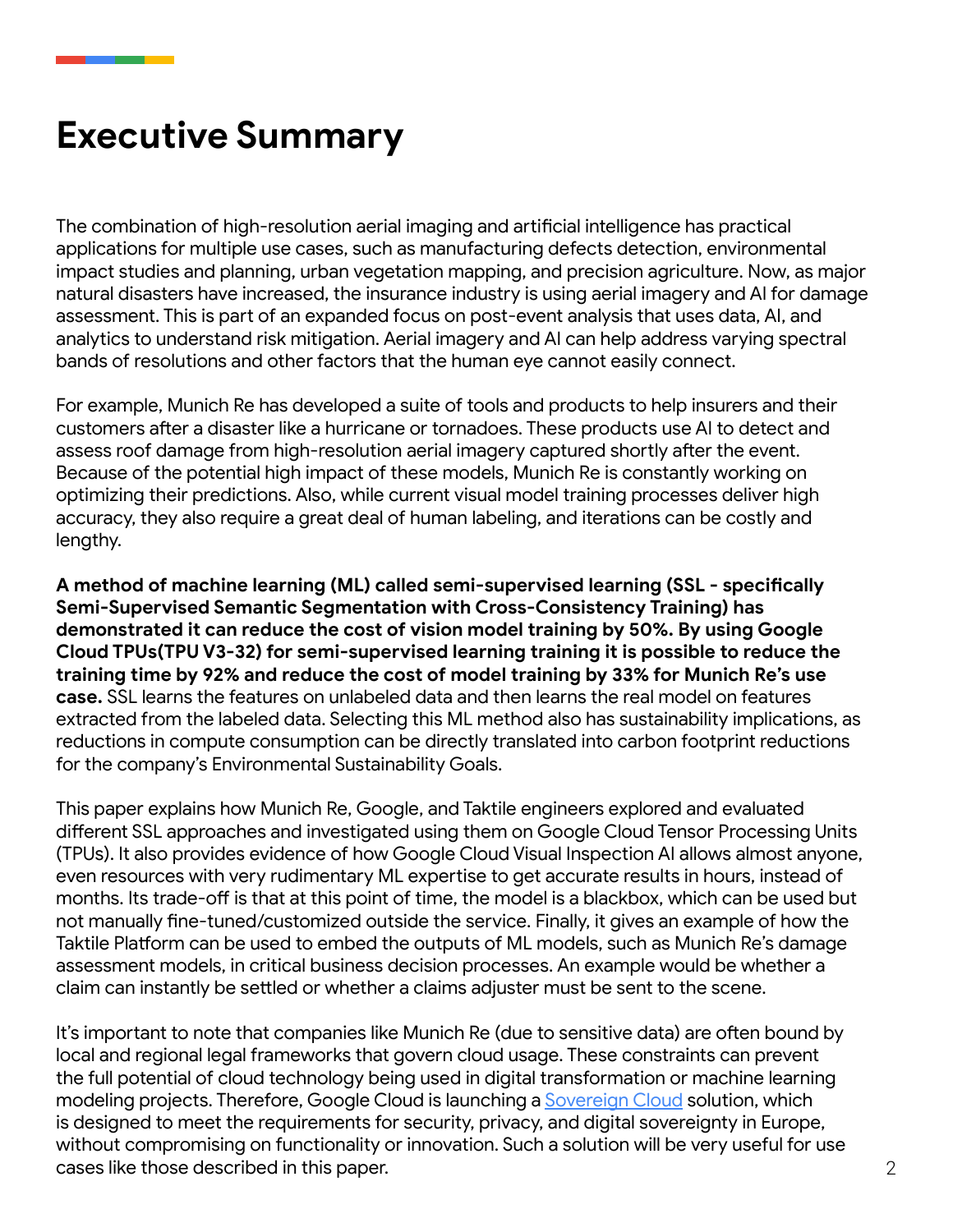### **Introduction**

"Our mission at Google is to help the insurance industry provide the gold standards for data, analytics, AI, and ML. Working with reinsurer Munich Re to leverage AI in innovative ways not only aligns with that mission, but it highlights the value and breadth of our AI/ML capabilities. With Google technology, working together with Munich Re we are able to discover and use insights across multiple use cases," said Dr. Henna Karna, managing director of global insurance and risk management at Google Cloud.

When a major natural disaster strikes an area, a primary carrier faces the challenges to quickly and efficiently assess a large amount of damaged properties. These processes are often slow because resources like loss adjusters are scarce, access to the affected areas is difficult, or both. Munich Re has a solution called [CatAI](https://www.munichre.com/en/solutions/reinsurance-property-casualty/cat-ai-solution.html) that addresses resource and access issues by combining high-resolution imagery and machine learning methods for automatic assessment of the severity of property damages.

In cases where a more detailed damage analysis by a loss adjuster is necessary, Munich Re's Remote [Inspection Solution](https://www.munichre.com/en/solutions/reinsurance-property-casualty/remote-inspection-solution.html) provides a quick and comfortable solution.<sup>1</sup> An application on a smartphone views live video feed, records damage, obtains the client location via geo coordinates, and writes a report–all from one dashboard. This Remote Inspection Solution allows insurers to reserve adjusters for complex losses where their skills are truly needed.

The building blocks of Munich Re's solutions are expertise in property damage assessment and its application to insurance, efficient processing of aerial imagery, and the creation of computer vision models. All three elements have to be interlinked to achieve superior results. The respective computer vision models are trained using supervised semantic segmentation, whereby a dataset consists of images and their corresponding pixel-level class-specific annotations. For each pixel in an aerial image, the model assigns a class, depending on the use case.

The current set of labeled images allows training of a state-of-the-art model, but the creation of these images is very cost and resource-intensive. Benchmark academic datasets in semantic segmentation typically contain thousands or tens of thousands of images. Major labeling companies charge upwards of \$3 USD per image for labeling these types of photos. This also implies that the process of identifying the right classes and eventually changing the classes later on are lengthy and costly iterative cycles. Examples of when labels need changing include a reevaluation of the ground truth because of new laws or the expansion of the product (for example, adding a new class for fallen trees next to the building in order to match new insurance product coverages).

Over time, the question has become "Is there a faster and more cost-effective method of training computer vision models?" In this paper, we share our investigation of Google Visual Inspection AI, semi-supervised learning (SSL) methods for classification and segmentation, and TPUs to determine if they could shorten training time and lower costs.

1 [Next-generation claim reporting is here – introducing the Remote Inspection video tool](https://www.munichre.com/content/dam/munichre/mram/content-pieces/pdfs/RI_VideoInspectionTool_FS-09022020.pdf/_jcr_content/renditions/original./RI_VideoInspectionTool_FS-09022020.pdf)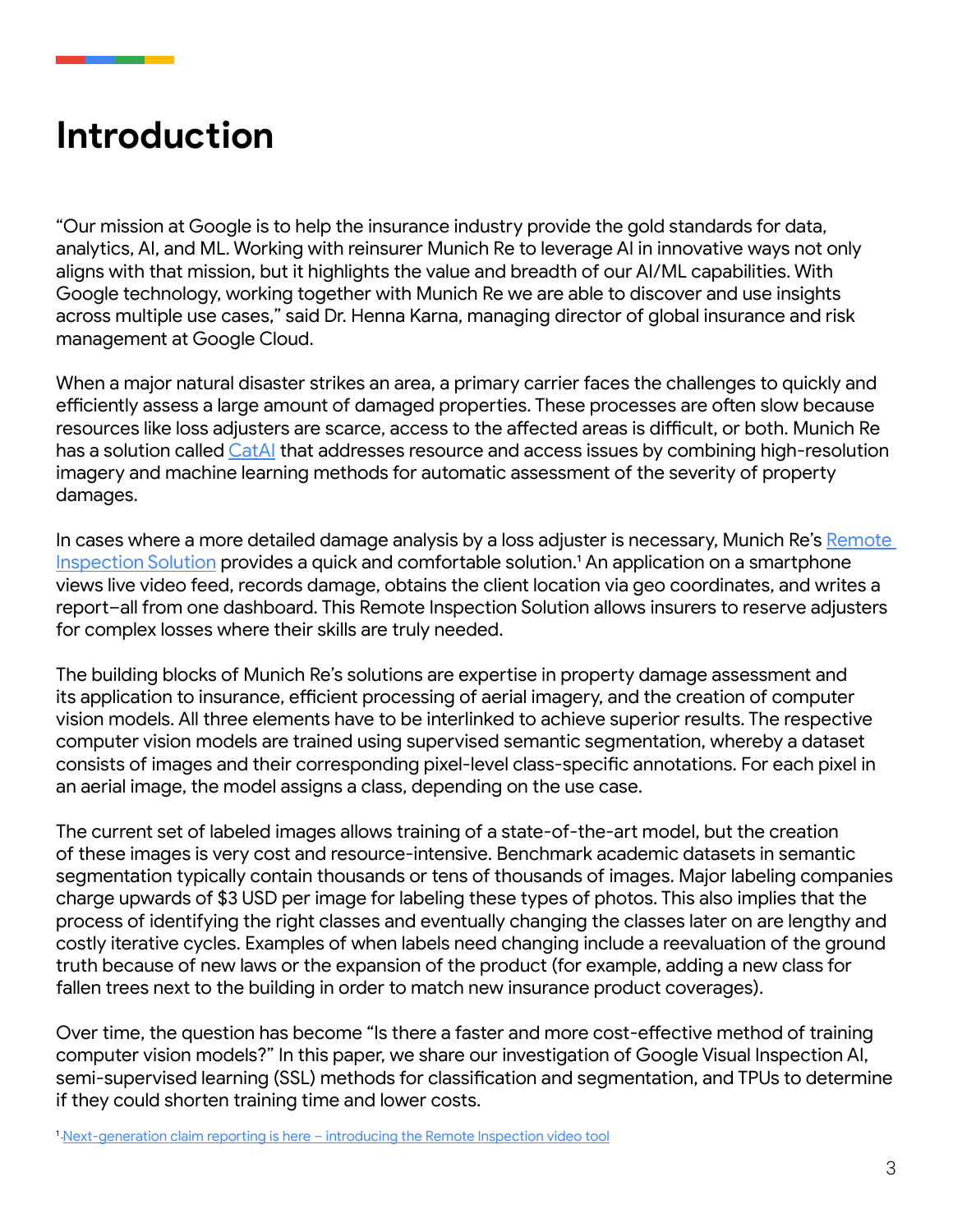# **Using Google Cloud Visual Inspection AI for fast and accurate semantic segmentation**

As one of our initial experiments, we looked into whether Google Cloud Visual Inspection Al<sup>2</sup> could improve the labeling performance (that is, mIOU) of the existing models, using the CatAI segmentation model as a reference. This model was built over the course of several months and involved significant data preprocessing and data engineering effort. Visual Inspection AI is a managed service that is designed with many components to be label efficient. It provides segmentation-based cosmetic solutions to detect defects in images and to predict pixel-level segmentation and image-level defect classification results with high accuracy, with the tradeoff of the model being a blackbox, which can be used but not manually fine-tuned/customized outside the service (at this point of time).

Feature highlights of segmentation-based cosmetic solutions include:

- Model configurations for fine-tuning model performances easily
- Inline active learning to iteratively annotate images and reduce labeling cost
- Docker containers for scaling deployment on-premises easily
- Easy-to-use UI features with labeling, training, evaluation, and predictions

Compared to general segmentation models, the main advantages of the Visual Inspector AI training algorithms are:

- State-of-the-art segmentation backbones with different learning capacities
- Automatic data synthesis and oversampling to handle the issue of few examples
- Automatic mining of hard examples to handle the high imbalance of defect and non-defect images
- Support image tiling to handle high resolution images
- Post-process segmentation pixel prediction results to image classification prediction results for easily determining whether images are defective or not

Once the Visual Inspection AI service is used, the output stays with the subscriber. In other words, customers can access their own models, and no other customer has access. In addition, Visual Inspection AI does not use one customer's models to train another customer's models. Trained model weights are included in the whole solution artifacts. Currently, the solution artifacts can be downloaded as visual inspection containers. The containers can make sure predictions are correct.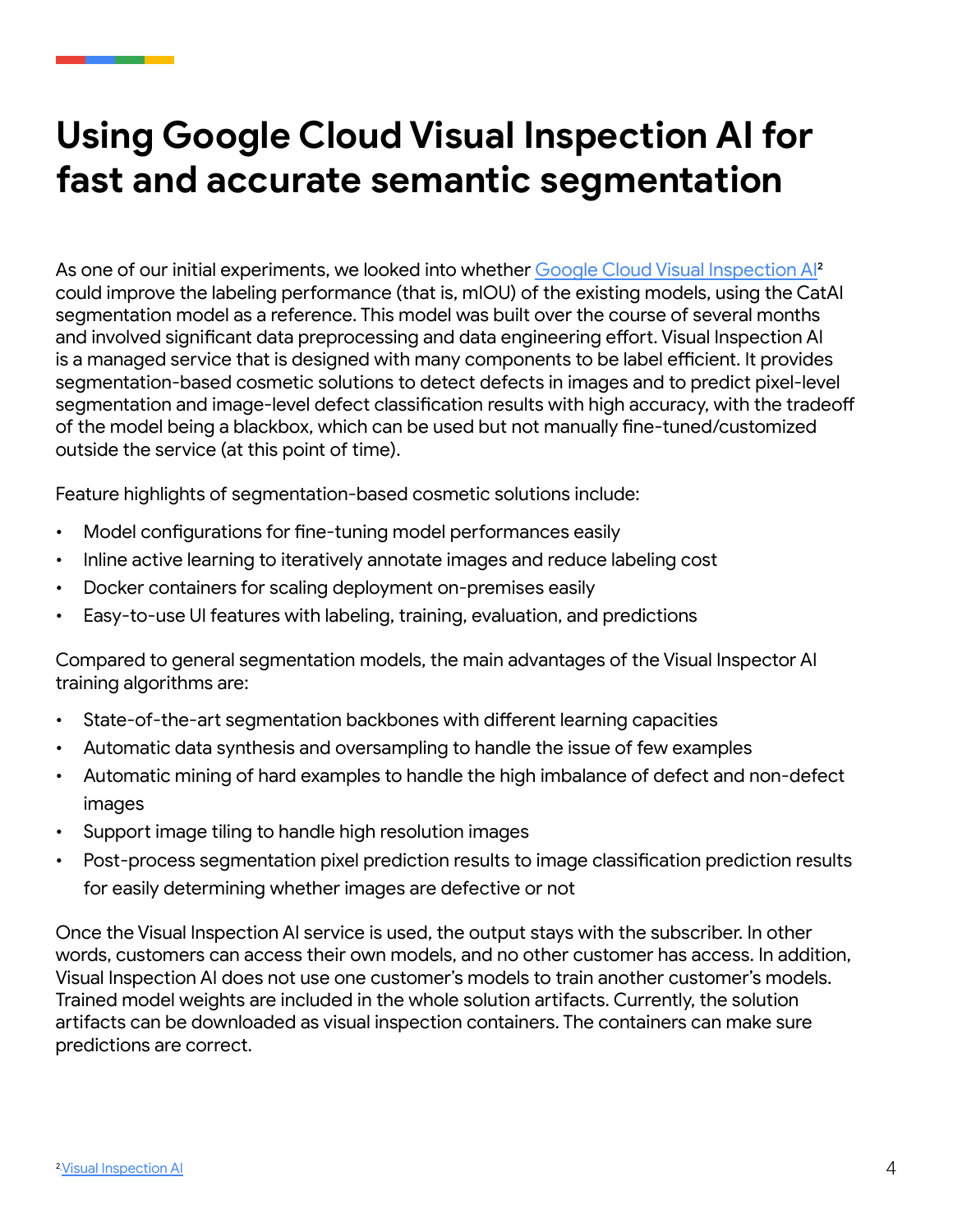"The hypothesis was that Visual Inspection AI had the potential to significantly reduce the time spent creating, tweaking and training custom models with comparable or even better performance," said Dr. Maximilian Eber, chief technology officer at Taktile. In industry use cases (for example, manufacturing), Visual Inspection AI has been able to train and deploy AI models to detect production defects automatically and rapidly.

We trained the Visual Inspection AI models by keeping the test set constant and using various proportions of the training data. For all these experiments, we used the "higher capacity" configuration of the default Visual Inspection AI model. Here are our various experiments and their corresponding results.



*Figure 1: Visual Inspection AI test result.*

The results of the Visual Inspection AI experiment (see Figure 1) were comparable to the CatAI baseline. By using a limited amount of labeled training examples very efficiently, Visual Inspection AI therefore provides a good performance point for getting an idea of how difficult the target domain is. The main advantage of Visual Inspection AI is that it delivers results quickly and efficiently, and it is not necessary to create, train, and deploy models. In our case, however, Munich Re had invested several months of domain expertise into creating the CatAI segmentation model.

Additionally, the whole experiment with VisualAI and the segmentation data set collected by Munich Re concluded in a few weeks. We estimate that if we had used an automatic Active Learning Segmentation tool in Visual Inspection AI, the labeling process would have finished in a few hours. The process of launching the service and visualizing the results was fairly easy with only a few lines of code.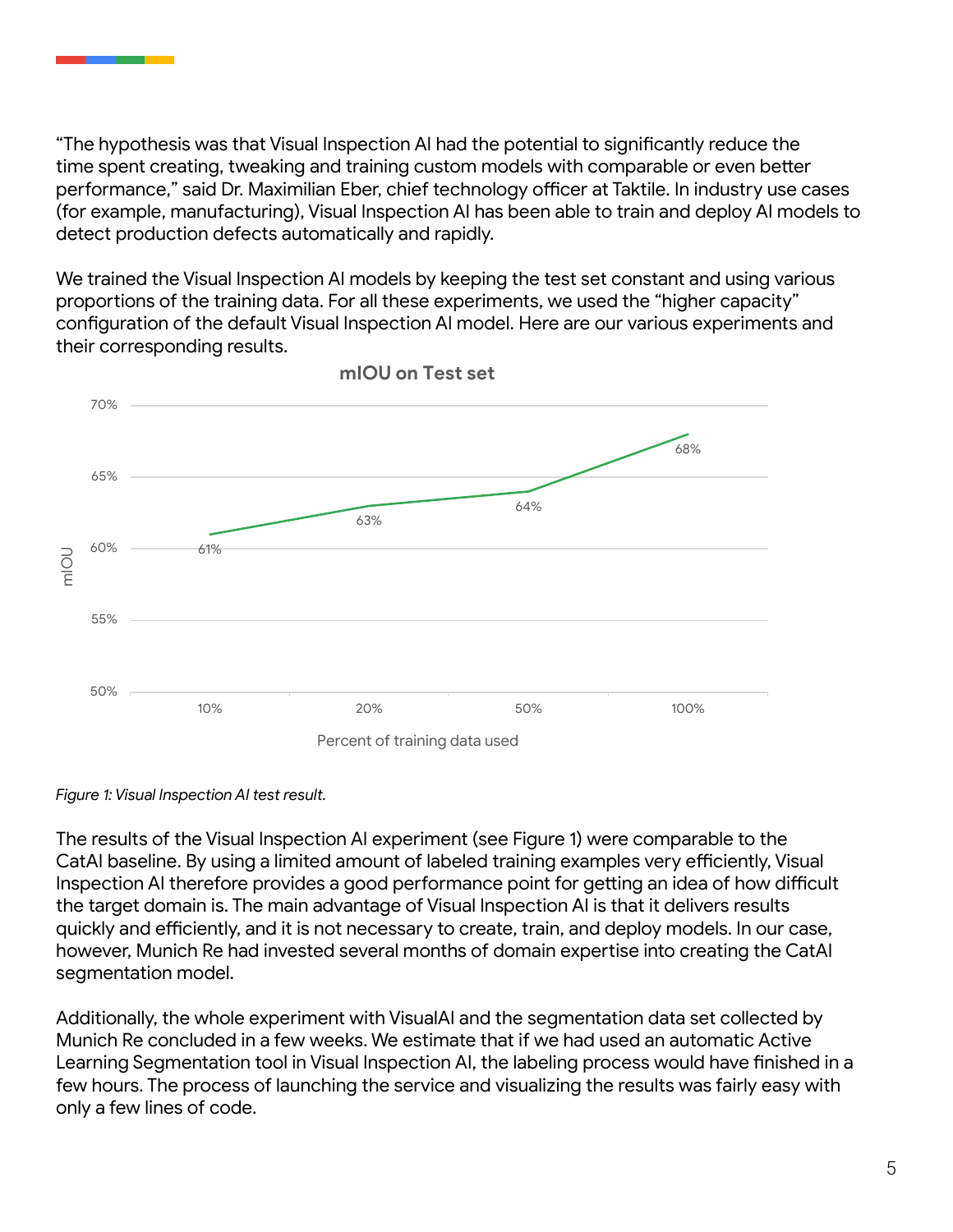# **Using Semi-Supervised Learning for Training Computer Vision Models**

The primary objective of our collaboration was to evaluate if CatAI model-training resources (Figure 2) could be shifted from human labeling to computational work for a net savings in time, cost, or labeling flexibility. Specifically, we investigated recent advances in semi-supervised learning for image classification and segmentation as they applied to computer vision and our aerial imaging dataset. A modern paradigm in AI research is to train a large, general-purpose "upstream" model a handful of times at most, and fine-tune it for many smaller, label-scarce downstream tasks.



*Figure 2: Output of damage segmentation model developed and used by Munich Re.*

Likely the best known instance of an upstream model is GPT-3. One 175-billion parameter text generation model was trained across a very large body of text. After this initial expensive training, countless natural language processing sub-tasks and business models can be solved using the model as a backbone. We attempted a similar solution, but for computer vision models, with a much more modest parameter count of ~50 million.

The main attribute of "semi-supervised learning" is in its name. It is not entirely supervised; in other words, not all of the data it uses for model training requires human hand-labeling. In the case of text data, the semi-supervised tasks are intuitive. The model is fed a sentence with some words removed and trained to predict the missing words, such as "A person went to the to buy a of milk." An effective semi-supervised task for image data is much less obvious.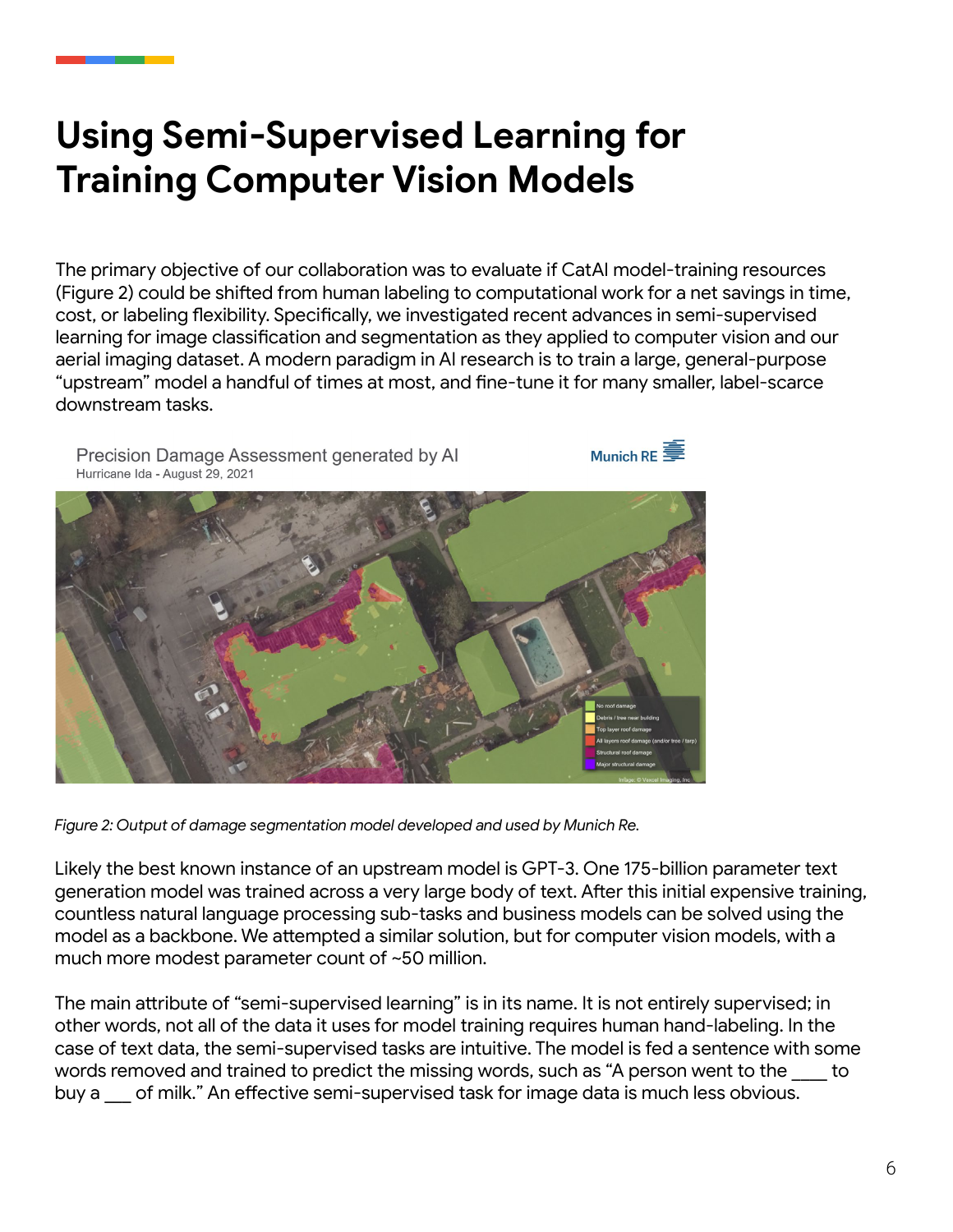Researchers have converged around a family of related methods only just recently. The exact technical details of different approaches vary, but they generally share the idea of taking an unlabeled image from the target domain (in our case, an aerial image of buildings) and transforming it into two separate augmented views (Figure 3). These transformations are the composition of randomly sampled crops, reflections, colorizations, saturations, and so on. The model is then trained to embed all of these augmented views so that views from the same source image are near each other, and views from all other images are far away.



*Figure 3. Transformation of an unlabeled image into two separated for training.*

For our semi-supervised learning experiments, we explored SimCLR for classification and the Cross Consistency Training (CCT) for segmentation.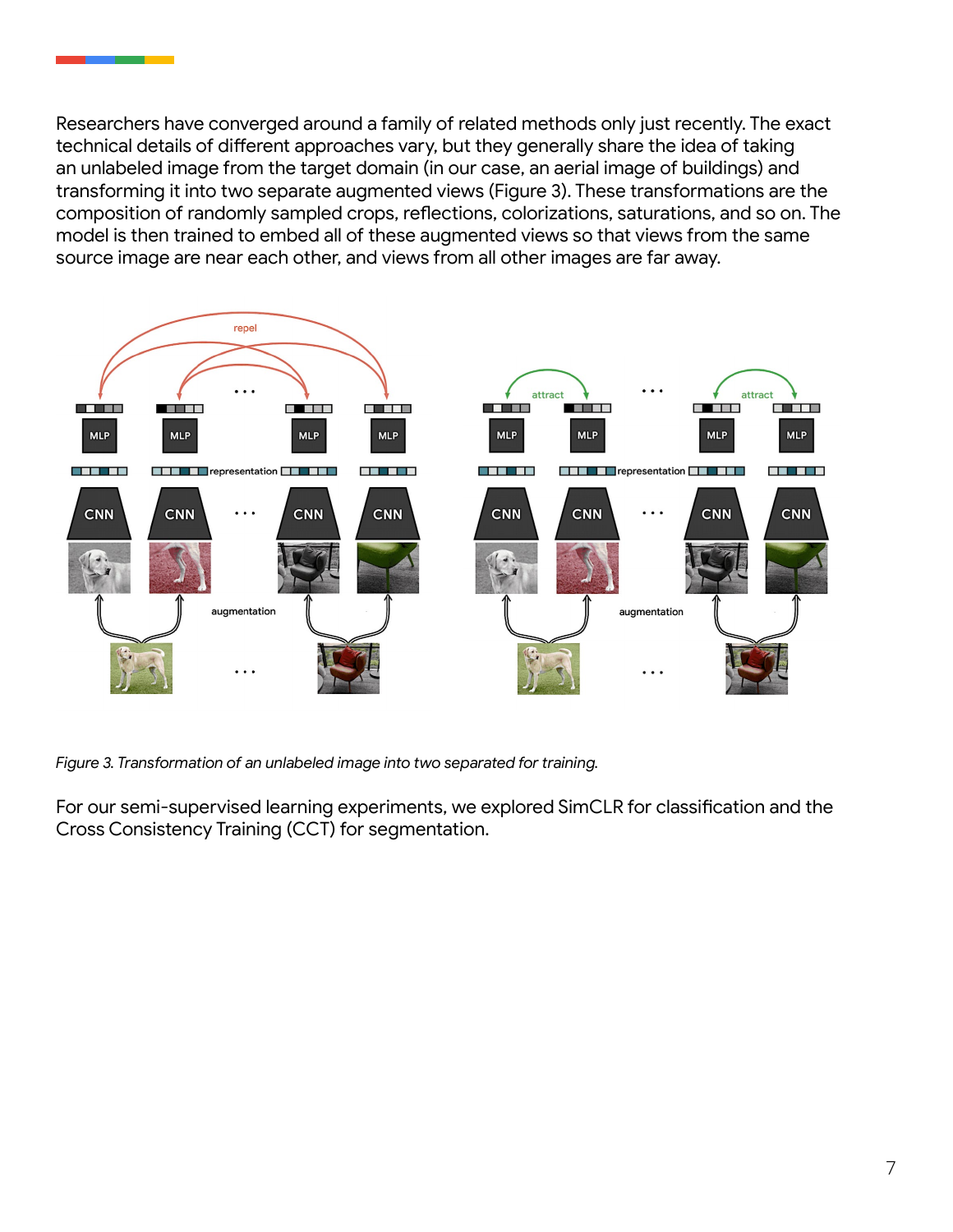# **Using SimCLR for Semi-Supervised Learning for Classification**

For our experiments with image classification, we used the <u>[SimCLRv2 codebase](https://github.com/google-research/simclr/tree/master/tf2).</u>3 Other recent semi-supervised learning methods for representations are available through [VISSL](https://github.com/facebookresearch/vissl) or paper-specific repositories.<sup>4</sup> We chose the SimCLR codebase because it matched our preferred deep learning framework of TensorFlow.

"For hardware, we selected tensor processing units (TPUs), which are applicationspecific integrated circuits (ASICs) developed by Google Cloud to accelerate machine learning workloads. Our CatAI baseline model was written in TensorFlow (with existing data pipelines and evaluation code optimized for TensorFlow), and we were excited to try out Google Cloud TPUs," explained Thilo Horner, senior project manager of innovation at Munich Re.

TPUs have large on-chip memory and high bandwidth interconnects that make batch sizes in the thousands very achievable, even for higher parameter count models. We tested SimCLR against different hardware available on Google Cloud Platform. We found that running TPU v3-32 was 33% less expensive (in US dollars) per epoch than our graphical processing unit (GPU) A-100 baseline (see Figure 4), which are also popular for deep learning.



3 https://github.com/google-research/simclr/tree/master/tf2

[4](6 https://github.com/facebookresearch/vissl) <https://github.com/facebookresearch/vissl>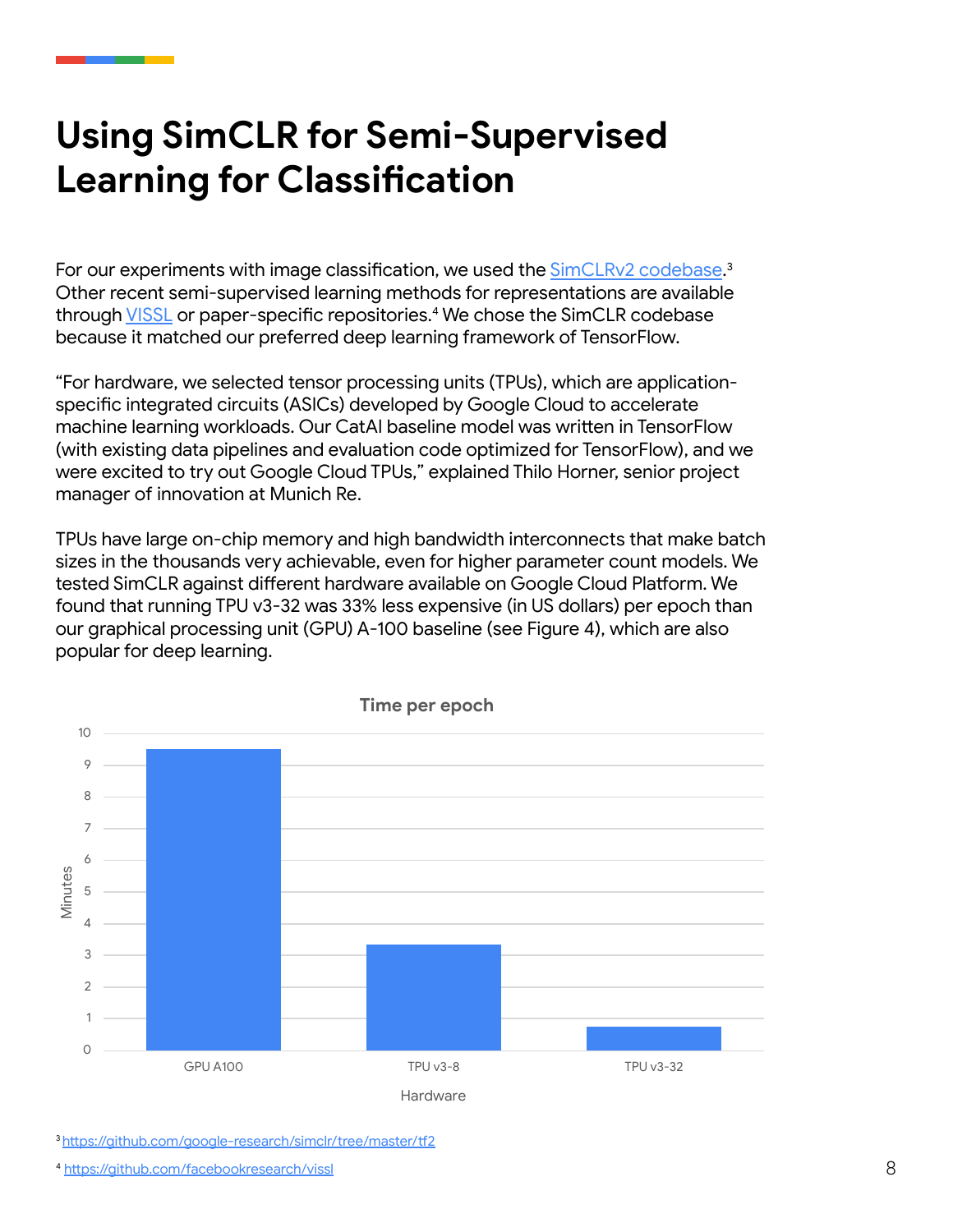#### **Cost per epoch**



*Figure 4: GPUs versus TPUs in terms of time and cost.*

More significantly, training ran 12.5 times as fast in walltime. This is arguably a greater cost savings in terms of researcher or employee time. Model training cycles that originally ran overnight completed in hours, allowing our engineers to iterate more quickly in fewer work days overall.

We ran a subset of experiments based on the original SimCLRv2 paper to assess whether this SSL approach improves label efficiency when applied to the CatAI use case. Namely, we chose a resnet-50 architecture and compared the performance of two starting checkpoints. One is "imagenet supervised"; we used traditional transfer learning by pretraining on imagenet. The other is "remote sensing pretrained"; we performed SimCLR unsupervised training on random aerial images, and used this backbone as our starting checkpoint.

We compared the performance of these models when they're trained for convergence on 2%, 20%, 50%, and 100% of the available training and validation data (in all cases we test on 100% of the test data). As expected, pretraining on aerial imagery improves model performance in the "label scarce" domain of 2% data (Figure 5), We also eked out higher performance in the full data domain of 100%. Results are mixed or slightly negative at 20% and 50% of available labels.

We don't have a compelling hypothesis for these results. For future experiments, we plan on increasing the input size of input images from Imagenet standard 224 x 224 pixels to the 384 x 384 pixels size used by CatAI and filtering our pretraining aerial images so that they always contain buildings.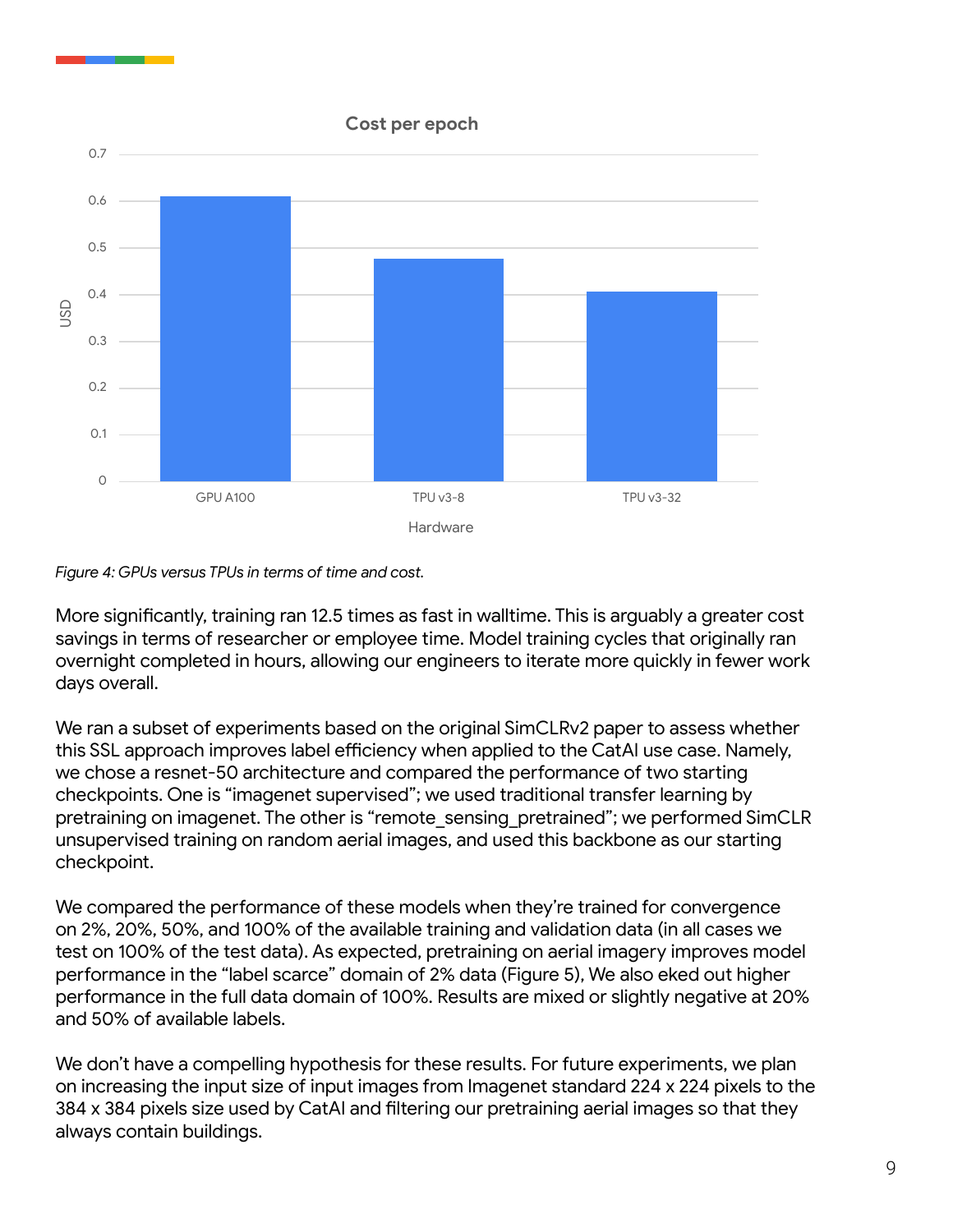

*Figure 5: The performance of supervised and random unsupervised models when they're trained for convergence on 2%, 20%, 50% and 100% of the available training and validation data.*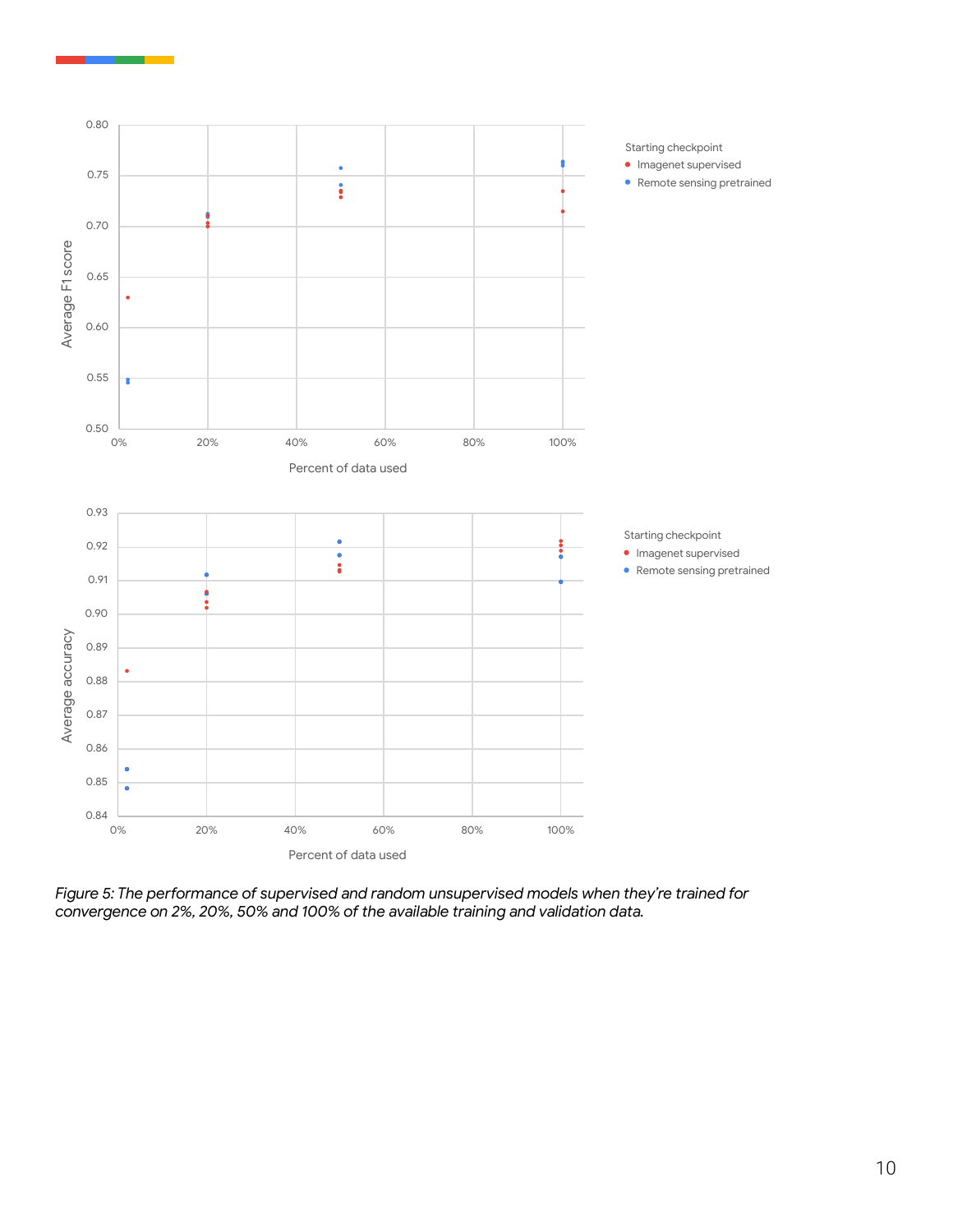# **Using CCT for Semi-Supervised Learning for Segmentation**

We evaluated different state-of-the-art self-supervised learning approaches for semantic segmentation before ultimately choosing the Cross-Consistency Training (CCT) approach proposed by Yassine Ouali, Céline Hudelot, and Myriam Tami in "[Semi-Supervised Semantic](https://arxiv.org/abs/2003.09005)  [Segmentation with Cross-Consistency Training](https://arxiv.org/abs/2003.09005)." 5

CCT uses supervised learning to train a shared encoder and a main decoder with the available labeled examples. To use unlabeled examples, a consistency between the main decoder predictions and those of the auxiliary decoders is enforced. The inputs are different perturbed versions of the encoder's output, and consequently, improve the encoder's representations.

The goal of our experiments was to evaluate the performance of the CCT approach within our domain and to evaluate label efficiency. We did not strive to develop the best possible model with extensive tuning of hyperparameters.

Figure 6 shows the results of the experiments. The green line represents the baseline trained using only the supervised part of the CCT approach with 100% of the labeled data. We used this as a baseline in our experiments to keep as many parameters as possible stable during our experiments.



*Figure 6: Comparison of CCT results for labeled, unlabeled, and half-labeled images.*

<sup>5</sup>[Yassine Ouali, Céline Hudelot, Myriam Tami, "Semi-Supervised Semantic Segmentation with Cross-Consistency Training,"](https://arxiv.org/abs/2003.09005)  [2020. Cornell University.](https://arxiv.org/abs/2003.09005)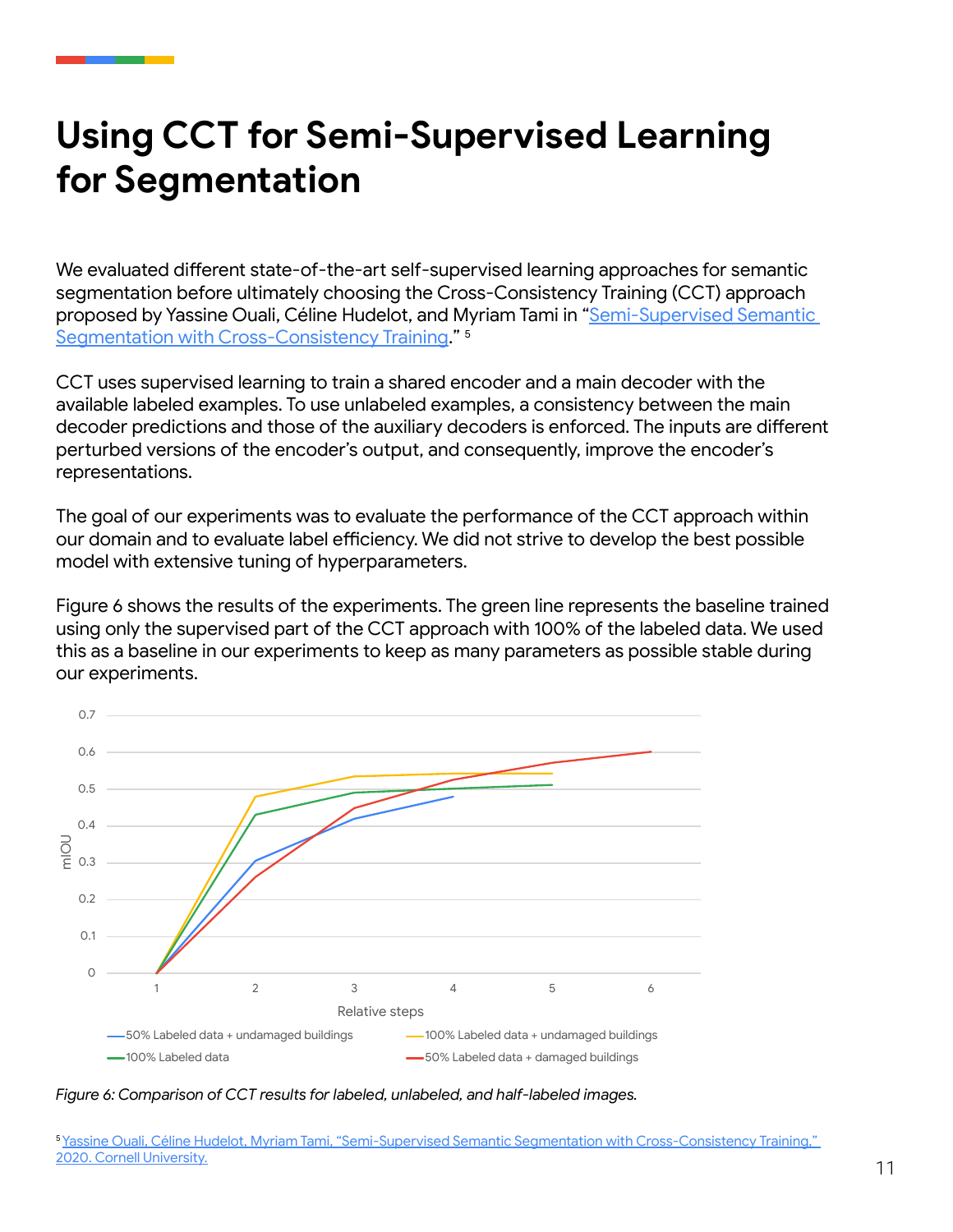When using 100% of our labeled data and using the same amount of images of undamaged buildings, the overall performance of the model can be improved (yellow line). The results show that the auxiliary unlabeled images contain additional useful information. The costs of additional unlabeled images is minimal. Further experiments in the future must show to what degree adding more images is helpful.

For the labeling efficiency tests, 50% of the labeled data was used and supplemented with either the same number of undamaged (blue line) or damaged buildings (red line). When using only undamaged buildings as auxiliary data, the model achieved approximately 90% of the performance of the baseline. If damaged buildings are used the performance increases by 15%. This highlights two important facts. First, the domains of damaged and undamaged houses are clearly separated from each other. The use of damaged buildings has a significant impact on the result. Second, the CCT approach can significantly improve label efficiency. The concrete results depend on the proximity of the domain used for the unsupervised part. From the economic side, it must be taken into account here that obtaining images from different domains may also have different costs.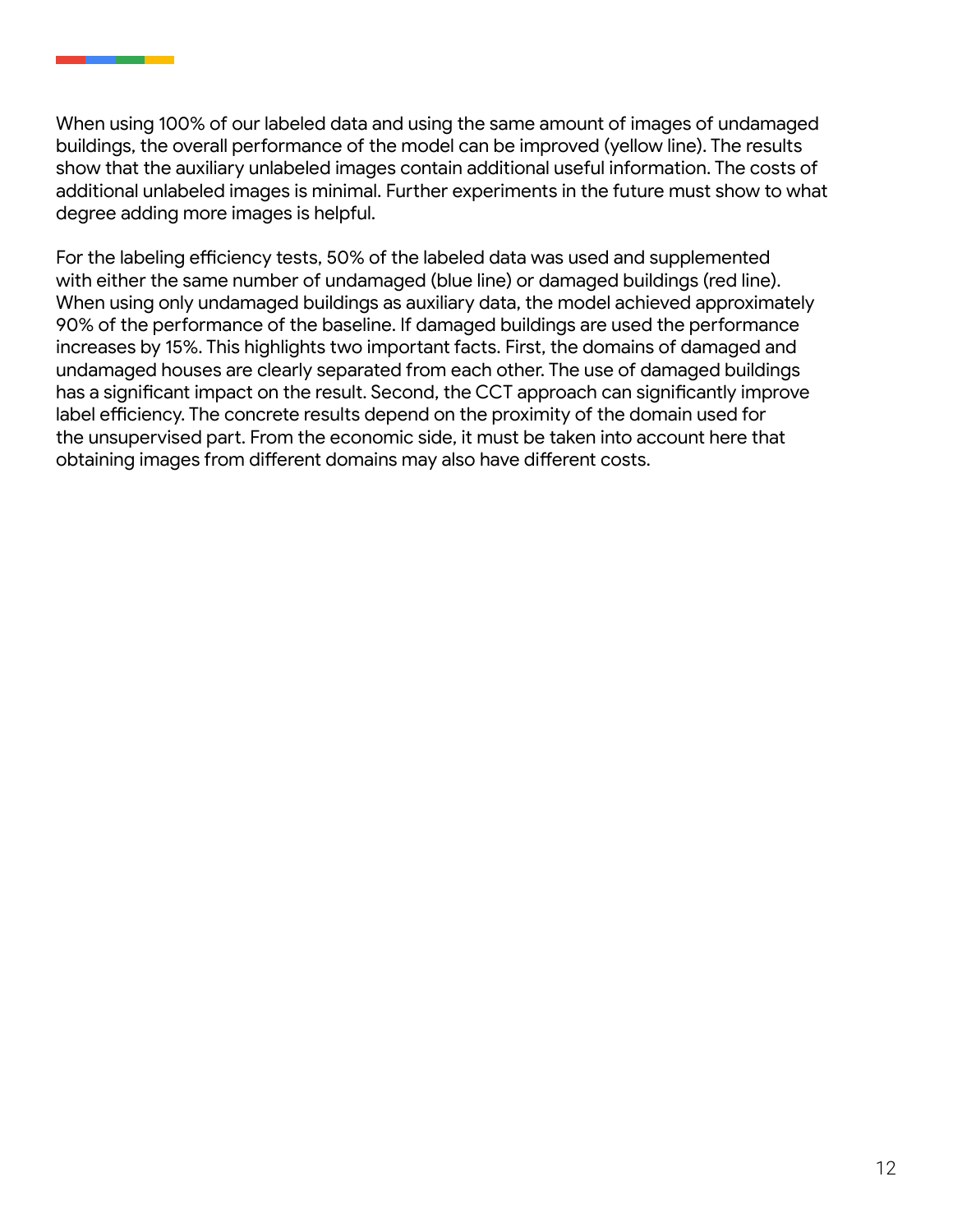# **Art of the Possible: Turning Model Predictions into Decisions on Taktile**

After the new computer vision models are trained, it is time to use their predictions (outputs) as inputs in a real-life decision process. In our example, the Munich Re CatAI damage classification data can be used to support decisions that an insurer has to make to effectively triage a reported property damage. The scope of decision ranges from opening or disregarding the claim to settling the claim instantly, using Munich Re's Remote Inspection Solution to remotely collect more evidence or sending a claims handler to also enable mitigation measures to prevent higher losses. In addition to model outputs indicating the severity of the damage, this decision has a lot of other input factors that are related to:

- The underlying insurance contract, such as whether a claim is actually covered
- Business considerations, such as whether sending a claims handler to address damage volumes under a certain amount is too costly
- The strategic goals of an insurer, such as increasing customer satisfaction in a specific customer segment.

These factors are typically expressed as heuristics or business rules in a tree-based decision structure, which also includes the outputs of the computer vision models and the digital and traditional process capabilities of the insurer. In the insurance industry, this is typically called a "claims decision flow." Insurers must constantly adjust this flow to improve their bottom lines, meet new strategic goals, or react to new business realities where the standard claims decision process is not fully applicable, such as a natural catastrophe.

To build, manage, and optimize these decision flows, insurance companies like to rely on decision engines like the Taktile Platform, which runs natively on Google Cloud. This platform helps insurers manage their complex decision flows by providing an easy-to-use workflow tool.

Subject matter experts, such as claims professionals, can combine the outputs of machine learning models deployed on platforms like Google Cloud Vertex AI, augment it with the Taktile Platform, edit business rules in a no-code environment, and deploy it without the help of engineering. Firms are then able to update their decision flows at a much lower cost and significantly reduce time-to-market, which can make a big difference for customers who require fast claims settlement.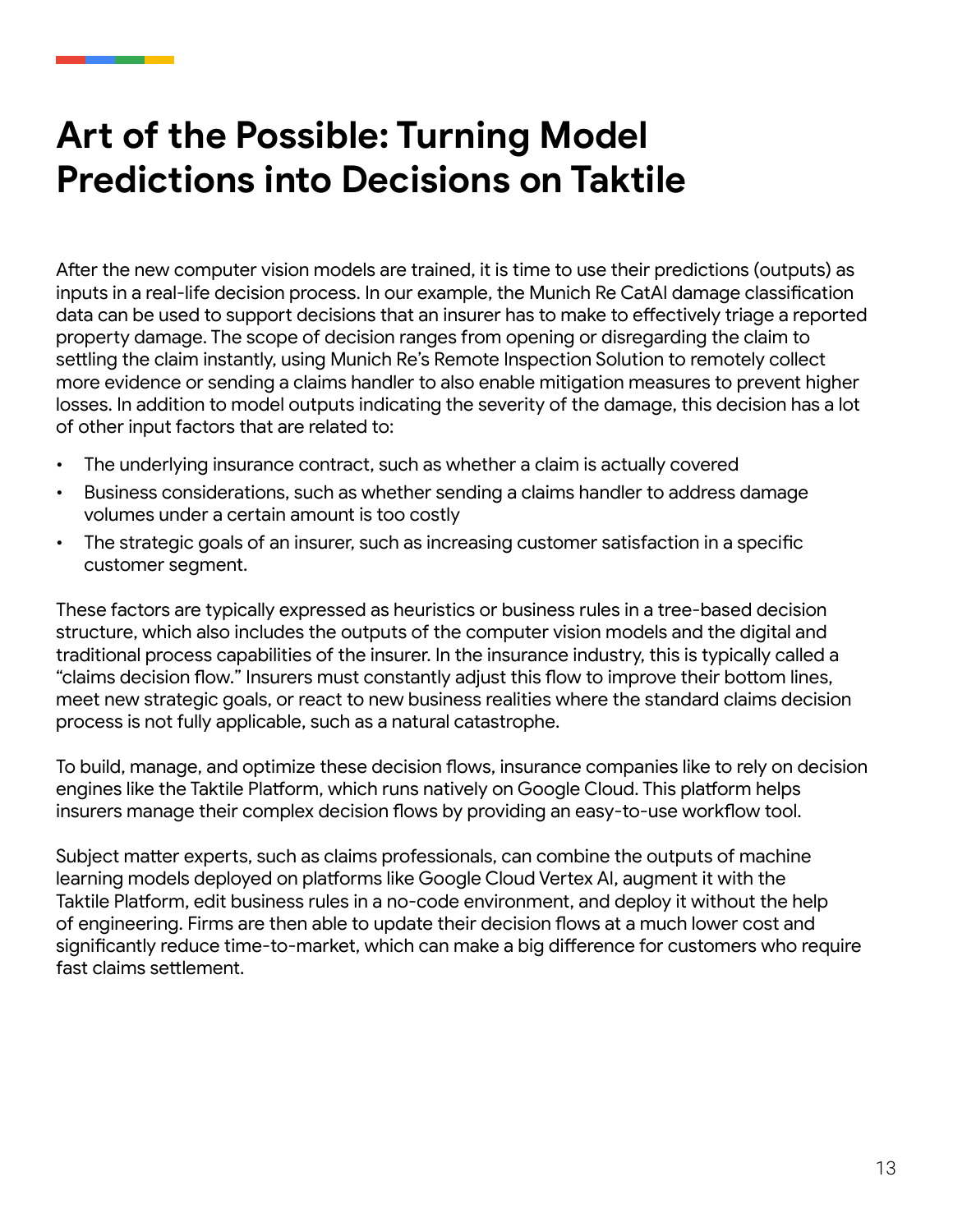| My Deployments<br>claims-homeowners - main                           |                                              |                         |
|----------------------------------------------------------------------|----------------------------------------------|-------------------------|
| main                                                                 |                                              |                         |
| Champion<br>Deployment:                                              | API documentation & token                    | Monitor                 |
| Deployed d1e10bb 15 hours ago<br>Activity:                           | View API documentation                       | View REST dashboard     |
| Current Status:<br>· Healthy                                         | Copy API Key                                 | View GRPC dashboard     |
|                                                                      |                                              |                         |
| fraud_check<br><b>Explore Endpoint</b><br>Endpoint Type: profiled    | damage_estimation<br>Endpoint Type: profiled | <b>Explore Endpoint</b> |
| coverage_check<br><b>Explore Endpoint</b><br>Endpoint Type: profiled | claims_adjustment<br>Endpoint Type: profiled | <b>Explore Endpoint</b> |

*Figure 7: The Taktile Platform user interface.*

an an Aon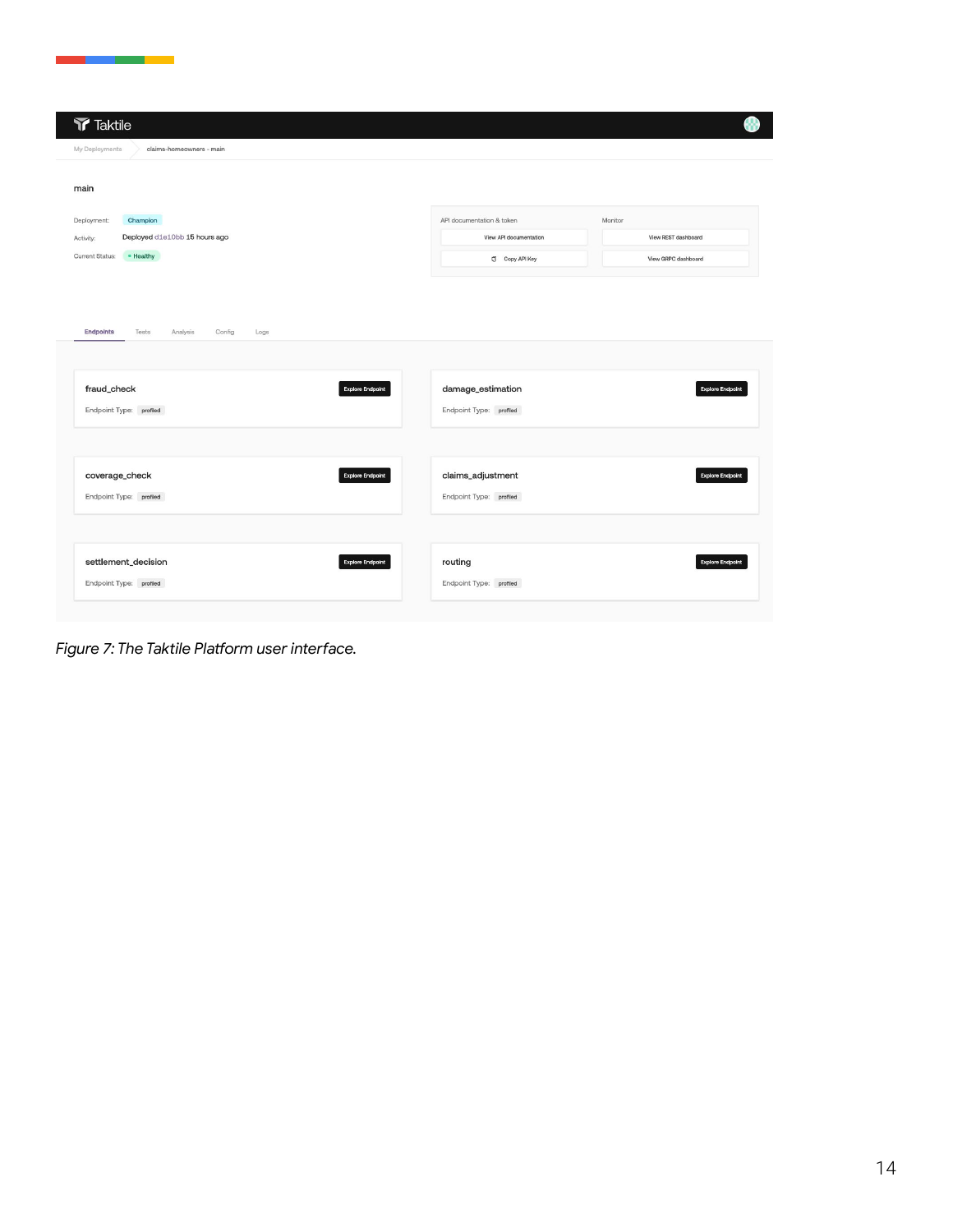### **Conclusion**

We experimented with different options for determining if there were faster and more costeffective methods of training computer vision models that Munich Re can use to augment their current, highly accurate visual computer modeling. Our results showed great promise for several solutions and methods. All tested methods have clear advantages and disadvantages. When chosen to the best of their capabilities, each solution can shine:

Google Visual Inspection AI is an excellent option when ease of use, turnaround time, and a strongly performant model that can easily be deployed without manual heavy lifting are the most important requirements. However, you cannot tweak the approach as much as in a custom implementation and therefore might miss a few performance percentage points.

Google TPUs are the accelerators to choose if you need performance and have high demand for compute power or RAM. If your use case demands a lot of parameters or huge amounts of training data or a big batch size (SimCLR), you can really benefit from TPUs. This comes with the cost of higher implementation efforts and less publicly available resources compared to using more traditional GPUs for training.

Self-implemented semi-supervised solutions can reduce the number of necessary training examples to reach a reasonable level of performance or they can be used in addition to a more traditional supervised approach to get the absolute best performance. This freedom of choice comes with the cost of higher efforts and knowledge necessary compared to auto-ml approaches like Visual Inspection. We're optimistic these approaches will become easier in a year or two; computer vision typically sees advances made in image classification propagate to segmentation with a 6-24 month delay. Another common challenge in image segmentation is that the annotations are not very accurate along the pixels at the edges of objects, which results in naturally occurring input-dependent label noise.<sup>6</sup> In the future, we plan to explore techniques that make neural networks robust to such input-dependent label noise.7

Of course, these different approaches are not mutually exclusive and depending on the requirements and business needs, a combination might be optimal. For example, Visual Inspection AI might be a good starting point to get a good baseline and fast results. Later on, you can switch to a custom implementation on TPUs if the business case allows it.

<sup>&</sup>lt;sup>6</sup> Mark Collier, Basil Mustafa, Efi Kokiopoulou, Rolphe Jenatton, Jesse Berent, "A Simple Probabilistic Method for Deep [Classification under Input-Dependent Label Noise," 2020, Cornell University](https://arxiv.org/abs/2003.06778)

<sup>7</sup> [Mark Collier, Basil Mustafa, Efi Kokiopoulou, Rolphe Jenatton, Jesse Berent, "Correlated Input-Dependent Label](https://openaccess.thecvf.com/content/CVPR2021/html/Collier_Correlated_Input-Dependent_Label_Noise_in_Large-Scale_Image_Classification_CVPR_2021_paper.html)  Noise in Large [Scale Image Classification," 2021, CVPR 2021 Open Access](https://openaccess.thecvf.com/content/CVPR2021/html/Collier_Correlated_Input-Dependent_Label_Noise_in_Large-Scale_Image_Classification_CVPR_2021_paper.html)